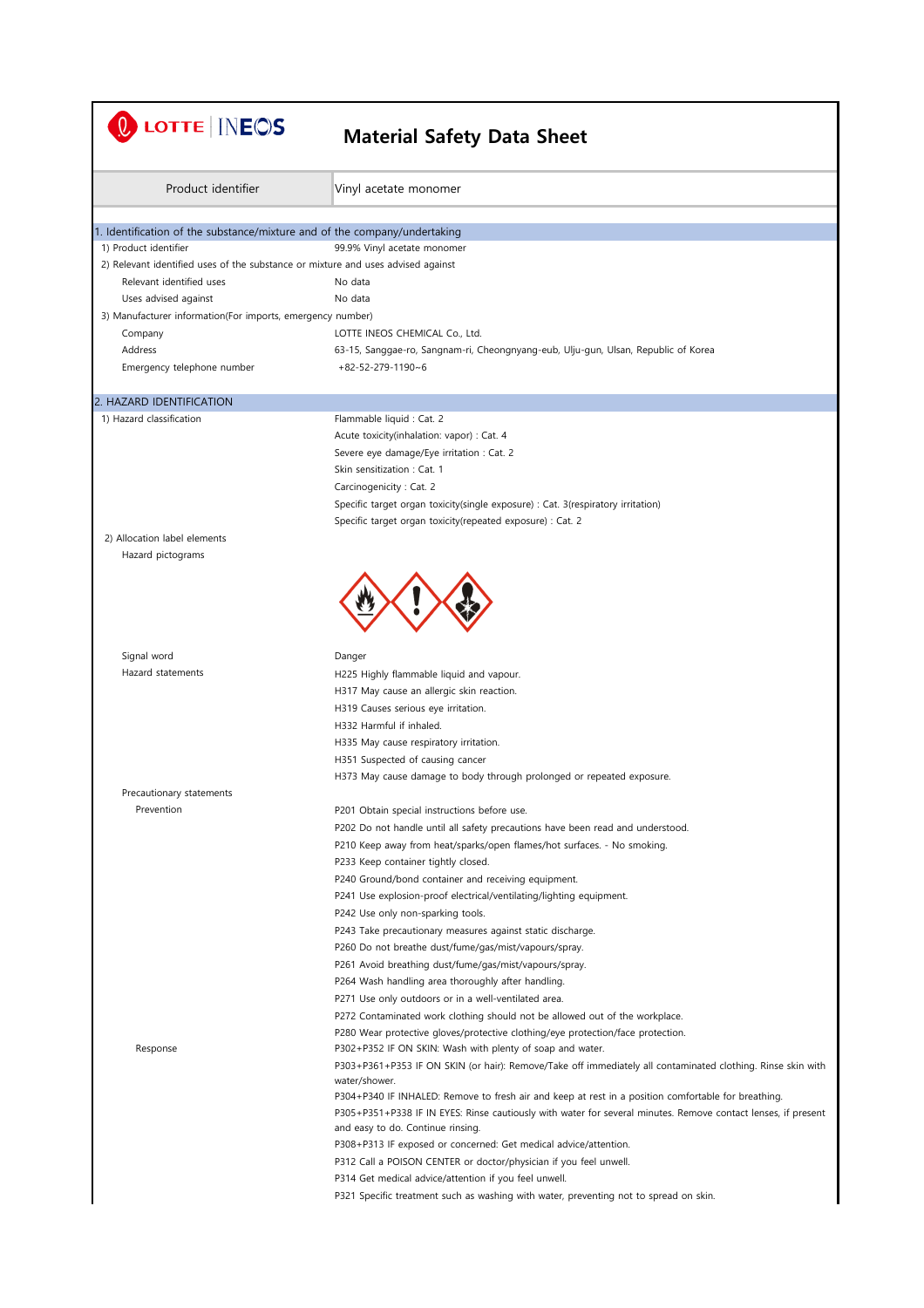U LOTTE | INEOS

| Product identifier                                                                 | Vinyl acetate monomer                                                                                             |
|------------------------------------------------------------------------------------|-------------------------------------------------------------------------------------------------------------------|
|                                                                                    | P333+P313 If skin irritation or rash occurs: Get medical advice/attention.                                        |
|                                                                                    | P337+P313 If eye irritation persists: Get medical advice/attention.                                               |
|                                                                                    | P362+P364 Take off contaminated clothing and wash before reuse.                                                   |
|                                                                                    | P370+P378 In case of fire: Use alcohol foam, carbon dioxide, or water spray for extinction.                       |
| Storage                                                                            | P403+P233 Store in a well-ventilated place. Keep container tightly closed.                                        |
|                                                                                    | P403+P235 Store in a well-ventilated place. Keep cool.                                                            |
|                                                                                    | P405 Store locked up.                                                                                             |
| Disposal                                                                           | P501 Dispose of contents/container according to applicable regulations.                                           |
| 3) Other Hazard Risk which are not included in the classification criterias (NFPA) |                                                                                                                   |
| Health                                                                             | 2                                                                                                                 |
| Flammability                                                                       | 3                                                                                                                 |
| Reactivity                                                                         | $\overline{c}$                                                                                                    |
| 3. Composition/Information on ingredients                                          |                                                                                                                   |
| Chemical Name                                                                      | Vinyl acetate                                                                                                     |
| Other name                                                                         | Vinyl acetate ester                                                                                               |
| CAS No.                                                                            | $108 - 05 - 4$                                                                                                    |
| PCT (WT)(%)                                                                        | 99.9                                                                                                              |
| Chemical Name                                                                      | <b>WATER</b>                                                                                                      |
| Other name                                                                         | Hydrogen oxide                                                                                                    |
|                                                                                    |                                                                                                                   |
| CAS No.                                                                            | 7732-18-5                                                                                                         |
| PCT (WT)(%)                                                                        | 0.1                                                                                                               |
| 4. FIRST AID MEASURES                                                              |                                                                                                                   |
| 1) Following eye contact                                                           | IF IN EYES: Rinse cautiously with water for several minutes.                                                      |
|                                                                                    | Remove contact lenses, if present and easy to do. Continue rinsing.                                               |
| 2) Following skin contact                                                          | IF ON SKIN (or hair): Remove/Take off immediately all contaminated clothing. Rinse skin with water/shower.        |
|                                                                                    | If skin irritation or rash occurs: Get medical advice/attention.                                                  |
|                                                                                    | Wash contaminated clothing before reuse.                                                                          |
|                                                                                    | Remove contaminated clothing, shoes and isolate contaminated area.                                                |
|                                                                                    | For minor skin contact, avoid spreading material on unaffected skin.                                              |
|                                                                                    | In case of burns, immediately cool affected skin for as long as possible with cold water. Do not remove clothing  |
| 3) Following inhalation                                                            | if adhering to skin.<br>If exposed or concerned: Get medical advice/attention.                                    |
|                                                                                    | If exposed to excessive levels of dusts or fumes, remove to fresh air and get medical attention if cough or other |
|                                                                                    | symptoms develop.                                                                                                 |
| 4) Following ingestion                                                             | If exposed or concerned: Get medical advice/attention.                                                            |
|                                                                                    | Do not use mouth-to-mouth method if victim ingested or inhaled the substance; give artificial respiration with    |
|                                                                                    | the aid of a pocket mask equipped with a one-way valve or other proper respiratory medical device.                |
| 5) Advice to physician                                                             | When exposed, take an immediate action such as contacting the medical team and conducting a follow-up<br>studies. |
|                                                                                    | Ensure that medical personnel are aware of the material(s) involved and take precautions to protect themselves.   |
|                                                                                    |                                                                                                                   |
| 5. FIRE FIGHTING MEASURES                                                          |                                                                                                                   |
| 1) Suitable (and unsuitable) extinguishing media                                   | Use alcohol foam, carbon dioxide, or water spray when fighting fires involving this material.                     |
| 2) Special hazards arising from the substance                                      | Use dry sand or earth to smother fire.                                                                            |
| or mixture                                                                         | Highly flammable liquids, vapors<br>May violently polymerize and result in fire and explosion.                    |
|                                                                                    | Vapors can travel to a source of ignition and flash back.                                                         |
|                                                                                    | Pungent and toxic gas can be formed by thermal decomposition and combustion while burning.                        |
|                                                                                    | Can form explosive mixtures at temperatures at or above the flashpoint.                                           |
|                                                                                    | Containers may explode when heated.                                                                               |
|                                                                                    | Highly flammable: Will be easily ignited by heat, sparks or flames.                                               |
|                                                                                    | Runoff may create fire or explosion hazard.                                                                       |
|                                                                                    | Vapor explosion hazard indoors, outdoors or in sewers.                                                            |
|                                                                                    | Some may burn but not ignite readily.                                                                             |
|                                                                                    |                                                                                                                   |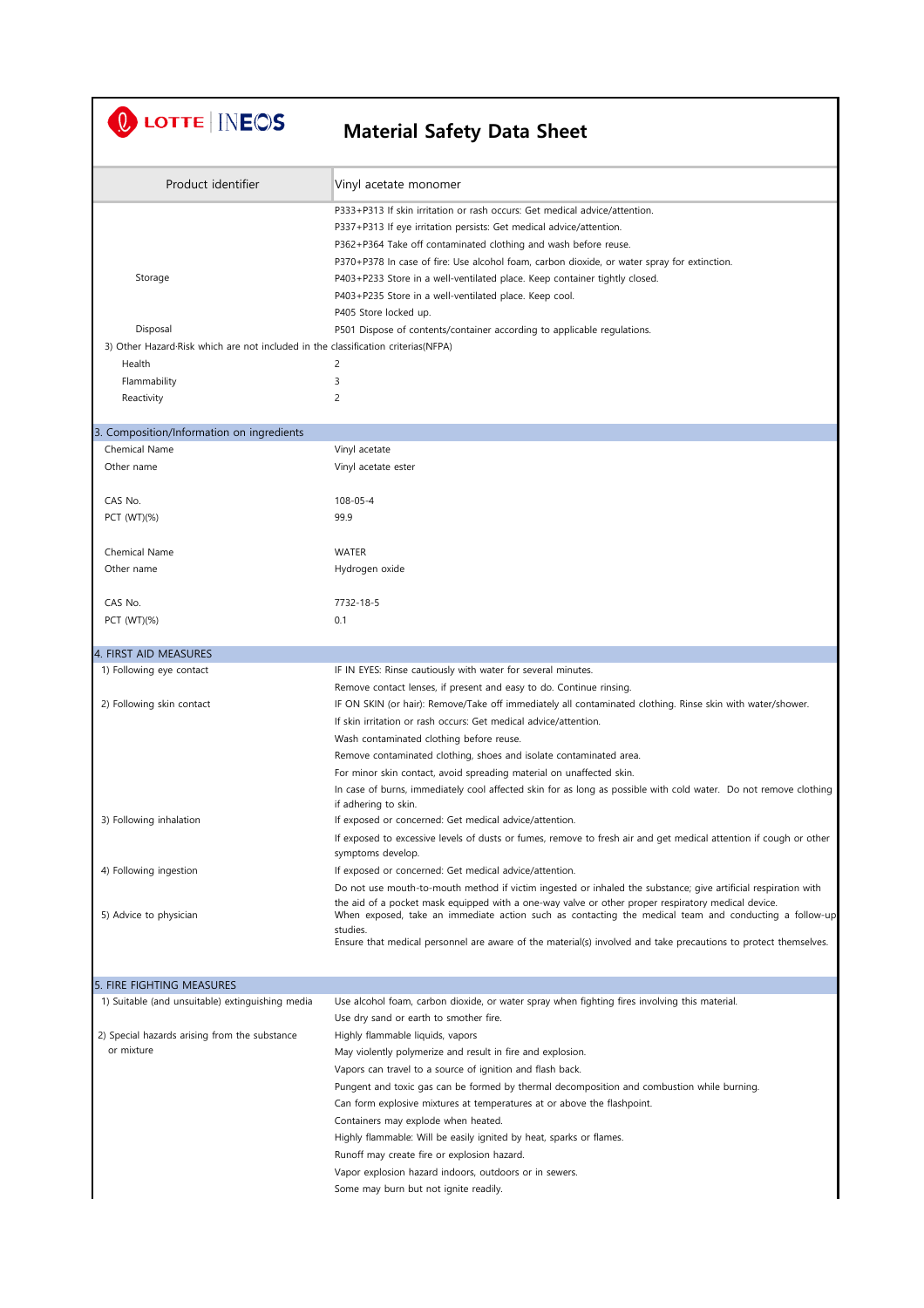U LOTTE INEOS

| Product identifier                               | Vinyl acetate monomer                                                                                                                                                                                                       |
|--------------------------------------------------|-----------------------------------------------------------------------------------------------------------------------------------------------------------------------------------------------------------------------------|
|                                                  | Vapors may form explosive mixtures with air.                                                                                                                                                                                |
|                                                  | Non-combustible, substance itself does not burn but may decompose upon heating to produce corrosive and/or<br>toxic fumes.                                                                                                  |
| 3) Special protective equipment for firefighters | Rescuers must use appropriate protective equipment.                                                                                                                                                                         |
|                                                  | Evacuate area and fight fire from a safe distance.                                                                                                                                                                          |
|                                                  | Cautions ; Most of liquids are lighter than water                                                                                                                                                                           |
|                                                  | Most vapors are heavier than air. They will spread along ground and collect in low or confined areas (sewers,<br>basements, tanks).                                                                                         |
|                                                  | Fire involving Tanks: Fight fire from maximum distance or use unmanned hose holders or monitor nozzles.                                                                                                                     |
|                                                  | Fire involving Tanks: Cool containers with flooding quantities of water until well after fire is out.<br>Fire involving Tanks: Withdraw immediately in case of rising sound from venting safety devices or discoloration of |
|                                                  | tank.<br>Fire involving Tanks: ALWAYS stay away from tanks engulfed in fire.                                                                                                                                                |
|                                                  | Fire involving Tanks: For massive fire, use unmanned hose holders or monitor nozzles; if this is impossible,                                                                                                                |
|                                                  | withdraw from area and let fire burn.                                                                                                                                                                                       |
| <b>6. ACCIDENTAL RELEASE MEASURES</b>            |                                                                                                                                                                                                                             |
| 1) Health considerations and protective          | Avoid breathing dust/fume/gas/mist/vapours/spray.                                                                                                                                                                           |
| equipment                                        | The very fine particles can cause a fire or explosion, eliminate all ignition sources.                                                                                                                                      |
|                                                  | Clean up spills immediately, observing precautions in Protective Equipment section.                                                                                                                                         |
|                                                  | Remove all ignition source.                                                                                                                                                                                                 |
|                                                  | All equipment used when handling the product must be grounded.                                                                                                                                                              |
|                                                  | Stop leak if you can do it without risk.                                                                                                                                                                                    |
|                                                  | Do not touch damaged containers or spilled material unless wearing appropriate protective clothing.                                                                                                                         |
|                                                  | A vapor suppressing foam may be used to reduce vapors.<br>Cover with plastic sheet to prevent spreading.                                                                                                                    |
|                                                  | Please note that materials and conditions to be avoided.                                                                                                                                                                    |
| 2) Environmental precautions                     | Prevent the inflow to the canal, drain, basement, and closed-door.                                                                                                                                                          |
| 3) For cleaning up                               | Dike and collect water used to fight fire.                                                                                                                                                                                  |
|                                                  | Absorb spill with inert material (e.g., dry sand or earth), then place in a chemical waste container.                                                                                                                       |
|                                                  | Reduce airborne dust and prevent scattering by moistening with water.                                                                                                                                                       |
|                                                  | Absorb with liquid, wash spill area with detergent and water.                                                                                                                                                               |
|                                                  | When leaks substantially, make a ditch far away from the liquid leakage                                                                                                                                                     |
|                                                  | Use clean explosion proof tools to collect absorbed material.                                                                                                                                                               |
| 7. HANDLING AND STORAGE                          |                                                                                                                                                                                                                             |
| 1) Precautions for safe handling                 | Do not handle until all safety precautions have been read and understood.                                                                                                                                                   |
|                                                  | Use explosion-proof electrical/ventilating/lighting equipment.                                                                                                                                                              |
|                                                  | Use only non-sparking tools.                                                                                                                                                                                                |
|                                                  | Take precautionary measures against static discharge.                                                                                                                                                                       |
|                                                  | Avoid breathing dust/fume/gas/mist/vapours/spray.                                                                                                                                                                           |
|                                                  | Wash handling area thoroughly after handling.                                                                                                                                                                               |
|                                                  | Use only outdoors or in a well-ventilated area.<br>Contaminated work clothing should not be allowed out of the workplace.                                                                                                   |
|                                                  | Do not pressurize, cut, weld, braze, solder, drill, grind, or expose such containers to heat, flame, sparks, static                                                                                                         |
|                                                  | electricity, or other sources of ignition.                                                                                                                                                                                  |
|                                                  | Follow all MSDS/label precautions even after container is emptied because they may retain product residues.                                                                                                                 |
|                                                  | Use care in handling/storage.                                                                                                                                                                                               |
|                                                  | Loosen closure cautiously before opening.                                                                                                                                                                                   |
|                                                  | Avoid prolonged or repeated contact with skin.                                                                                                                                                                              |
|                                                  | All equipment used when handling the product must be grounded.                                                                                                                                                              |
|                                                  | Please note that materials and conditions to be avoided.<br>Caution: Heat                                                                                                                                                   |
|                                                  | Measure atmospheric oxygen concentration and ventilate the area during the operation since low-closed area<br>can cause oxygen deficiency.                                                                                  |
| 2) Conditions for safe storage                   | Keep away from heat/sparks/open flames/hot surfaces. - No smoking.                                                                                                                                                          |
|                                                  | Keep container tightly closed.                                                                                                                                                                                              |
|                                                  | Store in a well-ventilated place. Keep cool.                                                                                                                                                                                |
|                                                  | Empty drums should be completely drained, properly bunged, and promptly returned to a drum reconditioner, or<br>properly disposed of.                                                                                       |
|                                                  |                                                                                                                                                                                                                             |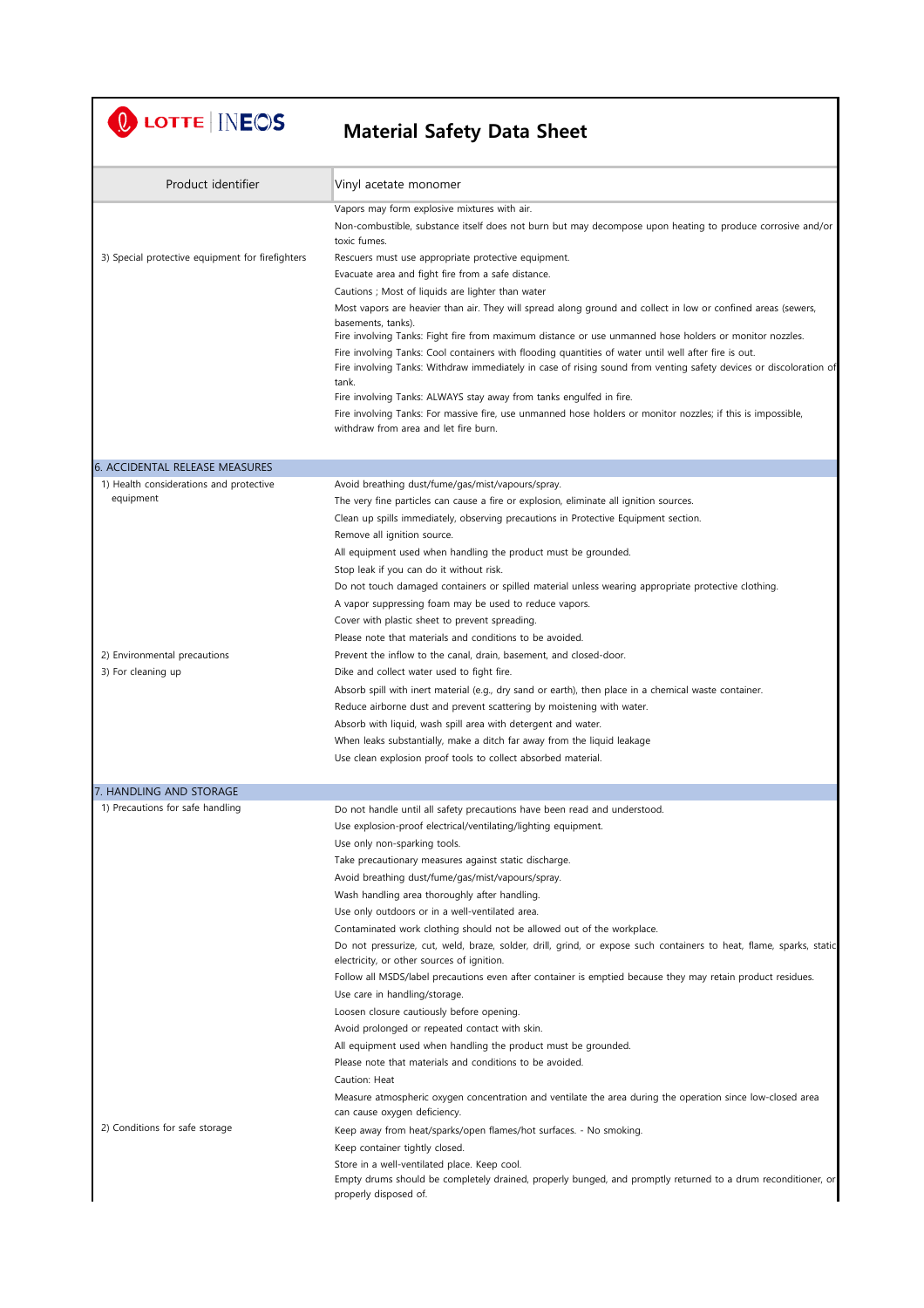| LOTTE <b>INEOS</b>                                        | <b>Material Safety Data Sheet</b>                                                                                                                                                                                                                                                                                                                                                                                                                                                                                                                                                                                                                                                       |
|-----------------------------------------------------------|-----------------------------------------------------------------------------------------------------------------------------------------------------------------------------------------------------------------------------------------------------------------------------------------------------------------------------------------------------------------------------------------------------------------------------------------------------------------------------------------------------------------------------------------------------------------------------------------------------------------------------------------------------------------------------------------|
| Product identifier                                        | Vinyl acetate monomer                                                                                                                                                                                                                                                                                                                                                                                                                                                                                                                                                                                                                                                                   |
| 8. EXPOSURE CONTROLS AND PERSONAL PROTECTION              |                                                                                                                                                                                                                                                                                                                                                                                                                                                                                                                                                                                                                                                                                         |
| 1) Chemical exposure limits, Biological exposure standard |                                                                                                                                                                                                                                                                                                                                                                                                                                                                                                                                                                                                                                                                                         |
| Occupational exposure limits (Domestic)                   | TWA - 10ppm STEL - 15ppm                                                                                                                                                                                                                                                                                                                                                                                                                                                                                                                                                                                                                                                                |
| Occupational exposure limits (ACGIH)                      | TWA - 10ppm STEL - 15ppm                                                                                                                                                                                                                                                                                                                                                                                                                                                                                                                                                                                                                                                                |
| Biological limit values                                   | No data                                                                                                                                                                                                                                                                                                                                                                                                                                                                                                                                                                                                                                                                                 |
| 2) Appropriate engineering controls                       | Use process enclosures, local exhaust ventilation, or other engineering controls to control airborne levels below<br>recommended exposure limits.                                                                                                                                                                                                                                                                                                                                                                                                                                                                                                                                       |
|                                                           | When dust, fume or mist generates during operation, ventilate to maintain the air pollution below exposure limit.                                                                                                                                                                                                                                                                                                                                                                                                                                                                                                                                                                       |
|                                                           | Facilities storing or utilizing this material should be equipped with an eyewash facility and a safety shower.                                                                                                                                                                                                                                                                                                                                                                                                                                                                                                                                                                          |
| 3) Personal protection equipment                          |                                                                                                                                                                                                                                                                                                                                                                                                                                                                                                                                                                                                                                                                                         |
| Respiratory protection                                    | Wear breathing protection, which needs a confirmation from the Korea Occupational Safety and Health Agency.<br>Wear proper filtered, canister-mounted full-face, electric half-face or air supplied continuous flow/pressure<br>required half-face respiratory protection when exposure concentration less than 500ppm.<br>Wear proper filtered or canister-mounted full-face or hood/helmet type, pressure required air supplied respirator<br>when exposure concentration less than 10000ppm.<br>Wear proper filtered, canister-mounted Self-Contained Breathing Apparatus(SCBA) or pressure required SCBA<br>respiratory protection when exposure concentration less than 100000ppm. |
|                                                           | Wear breathing protection, which needs a confirmation from the Korea Occupational Safety and Health Agency,                                                                                                                                                                                                                                                                                                                                                                                                                                                                                                                                                                             |
|                                                           | for exposed gas/liquid by the physio-chemical properties                                                                                                                                                                                                                                                                                                                                                                                                                                                                                                                                                                                                                                |
|                                                           | Wear proper filtered or canister-mounted half-face respiratory protection when exposure concentration less than                                                                                                                                                                                                                                                                                                                                                                                                                                                                                                                                                                         |
|                                                           | 100ppm.<br>Wear proper filtered or canister-mounted loose-fitting electric hood/helmet respiratory protection, or continuous                                                                                                                                                                                                                                                                                                                                                                                                                                                                                                                                                            |
|                                                           | flow dust mask when exposure concentration less than 250ppm.                                                                                                                                                                                                                                                                                                                                                                                                                                                                                                                                                                                                                            |
|                                                           |                                                                                                                                                                                                                                                                                                                                                                                                                                                                                                                                                                                                                                                                                         |
| 9. PHYSICAL AND CHEMICAL PROPERTIES                       |                                                                                                                                                                                                                                                                                                                                                                                                                                                                                                                                                                                                                                                                                         |
| 1) Appearance<br>Physical state                           |                                                                                                                                                                                                                                                                                                                                                                                                                                                                                                                                                                                                                                                                                         |
| Colour                                                    | Fluid-liquid                                                                                                                                                                                                                                                                                                                                                                                                                                                                                                                                                                                                                                                                            |
| 2) Odor                                                   | Colorless                                                                                                                                                                                                                                                                                                                                                                                                                                                                                                                                                                                                                                                                               |
| 3) Odor threshold                                         | Sweat, pungent smell(2)<br>No data                                                                                                                                                                                                                                                                                                                                                                                                                                                                                                                                                                                                                                                      |
| 4) $pH$                                                   | No data                                                                                                                                                                                                                                                                                                                                                                                                                                                                                                                                                                                                                                                                                 |
| 5) Melting point/freezing point                           | $-93^{\circ}$ C                                                                                                                                                                                                                                                                                                                                                                                                                                                                                                                                                                                                                                                                         |
| 6) Initial boiling point and boiling range                | 72 °C                                                                                                                                                                                                                                                                                                                                                                                                                                                                                                                                                                                                                                                                                   |
| 7) Flash point                                            | $-8$ °C (c.c.)                                                                                                                                                                                                                                                                                                                                                                                                                                                                                                                                                                                                                                                                          |
| 8) Evaporation rate                                       | 8.9                                                                                                                                                                                                                                                                                                                                                                                                                                                                                                                                                                                                                                                                                     |
| 9) Flammability(solid, gas)                               | Flammable (1)                                                                                                                                                                                                                                                                                                                                                                                                                                                                                                                                                                                                                                                                           |
| 10) Upper/lower flammability or explosive limits          | 13.4 / 2.6 %                                                                                                                                                                                                                                                                                                                                                                                                                                                                                                                                                                                                                                                                            |
| 11) Vapour pressure                                       | 11.7 kPa (20°C)                                                                                                                                                                                                                                                                                                                                                                                                                                                                                                                                                                                                                                                                         |
| 12) Solubility(ies)                                       | 2.5 g/100ml (20°C (1), Soluble in Ethane, Ether, Acetone, Benzene, Chloroform, Organic solvent (2))                                                                                                                                                                                                                                                                                                                                                                                                                                                                                                                                                                                     |
| 13) Vapour density                                        | 3                                                                                                                                                                                                                                                                                                                                                                                                                                                                                                                                                                                                                                                                                       |
| 14) Relative density                                      | 0.9                                                                                                                                                                                                                                                                                                                                                                                                                                                                                                                                                                                                                                                                                     |
| 15) n-octanol/water partition coefficient                 | 0.73                                                                                                                                                                                                                                                                                                                                                                                                                                                                                                                                                                                                                                                                                    |
| 16) Auto ignition temperature                             | 402 °C                                                                                                                                                                                                                                                                                                                                                                                                                                                                                                                                                                                                                                                                                  |
| 17) Decomposition temperature                             | No data                                                                                                                                                                                                                                                                                                                                                                                                                                                                                                                                                                                                                                                                                 |
| 18) Viscosity                                             | 0.43 cP (20°C)                                                                                                                                                                                                                                                                                                                                                                                                                                                                                                                                                                                                                                                                          |
| 19) Molecular weight(mass)<br>20) Other information       | 86.09<br>Self-Acelerated Polymerization Temperature (SAPT): >65 °C<br>No self-heating was observed as a result of a seven-day test of 65°C<br>in accordance with UN TDG Test Method(Part II Section 28.4.4 H.4)                                                                                                                                                                                                                                                                                                                                                                                                                                                                         |
| 10. STABILITY AND REACTIVITY                              |                                                                                                                                                                                                                                                                                                                                                                                                                                                                                                                                                                                                                                                                                         |
| 1) Stability and hazardous reactivity                     | Highly flammable liquids, vapors                                                                                                                                                                                                                                                                                                                                                                                                                                                                                                                                                                                                                                                        |
|                                                           | May violently polymerize and result in fire and explosion.                                                                                                                                                                                                                                                                                                                                                                                                                                                                                                                                                                                                                              |
|                                                           | Can form explosive mixtures at temperatures at or above the flashpoint.                                                                                                                                                                                                                                                                                                                                                                                                                                                                                                                                                                                                                 |
|                                                           | Containers may explode when heated.                                                                                                                                                                                                                                                                                                                                                                                                                                                                                                                                                                                                                                                     |
|                                                           | HIGHLY FLAMMABLE: Will be easily ignited by heat, sparks or flames.                                                                                                                                                                                                                                                                                                                                                                                                                                                                                                                                                                                                                     |
|                                                           | Runoff may create fire or explosion hazard.                                                                                                                                                                                                                                                                                                                                                                                                                                                                                                                                                                                                                                             |
|                                                           | Vapor explosion hazard indoors, outdoors or in sewers.                                                                                                                                                                                                                                                                                                                                                                                                                                                                                                                                                                                                                                  |
|                                                           | Vapors may form explosive mixtures with air.                                                                                                                                                                                                                                                                                                                                                                                                                                                                                                                                                                                                                                            |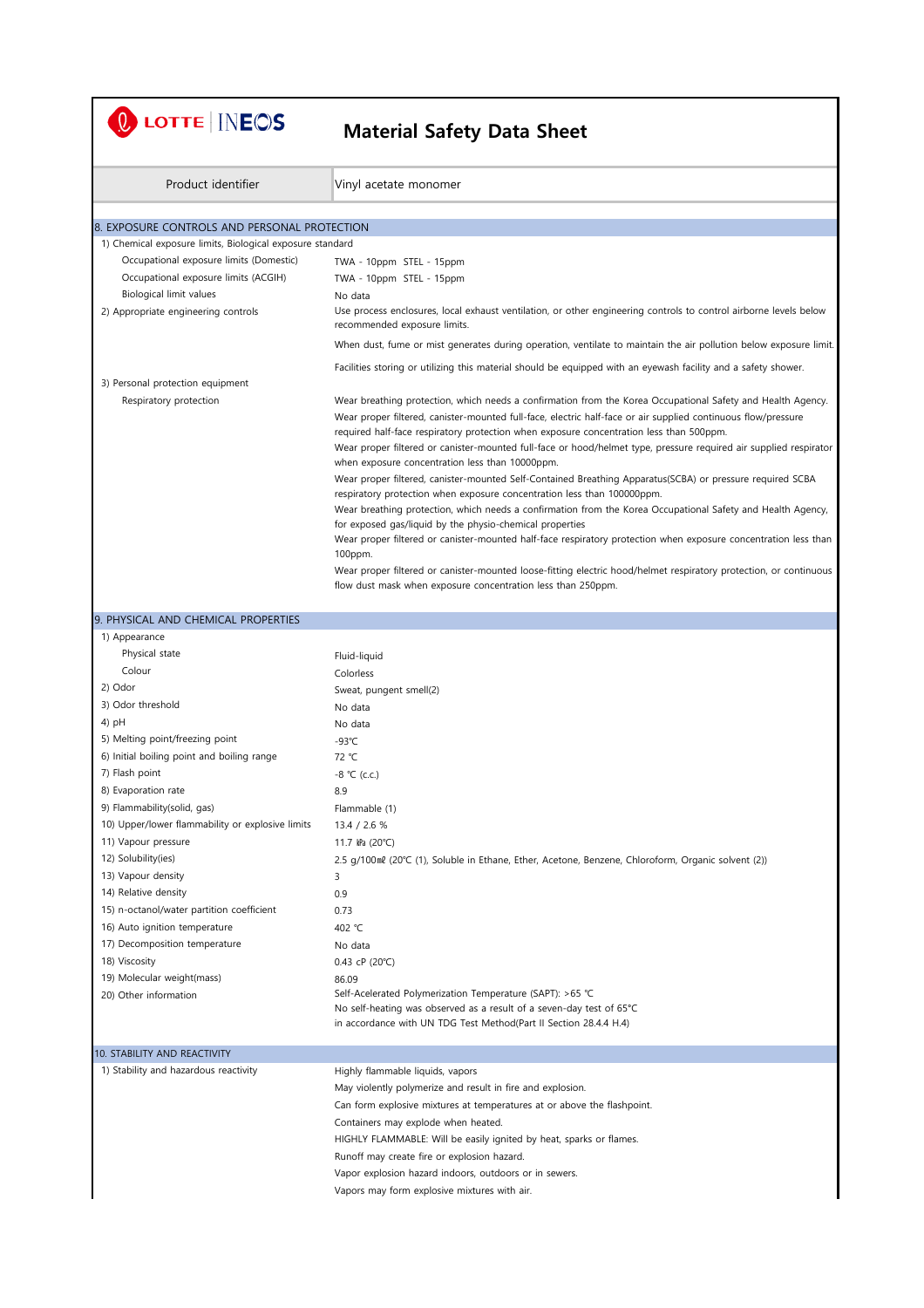U LOTTE | INEOS

| Product identifier                                  | Vinyl acetate monomer                                                                                                                                     |
|-----------------------------------------------------|-----------------------------------------------------------------------------------------------------------------------------------------------------------|
|                                                     | Vapors may travel to source of ignition and flash back.                                                                                                   |
|                                                     | May cause toxic effects if inhaled or absorbed through skin.                                                                                              |
|                                                     | Stable under normal temperatures and pressures.                                                                                                           |
|                                                     | Containers may explode when heated.                                                                                                                       |
| 2) Conditions to avoid                              | Keep away from heat/sparks/open flames/hot surfaces. - No smoking                                                                                         |
| 3) Incompatible materials                           | No data                                                                                                                                                   |
| 4) Hazardous decomposition products                 | During a fire, irritating and highly toxic gases may be generated by thermal decomposition or combustion.                                                 |
| 11. TOXICOLOGICAL INFORMATION                       |                                                                                                                                                           |
| 1) Information on the likely routes of exposure     | No data                                                                                                                                                   |
| 2) Health hazard information                        |                                                                                                                                                           |
| Acute toxicity                                      |                                                                                                                                                           |
| Oral                                                | LD50 2900 mg/kg Rat                                                                                                                                       |
| Dermal                                              | LD50 2335 mg/kg Rabbit                                                                                                                                    |
| Inhalation                                          | LC50 11.4 mg/ $\ell$ 4 hr Rat                                                                                                                             |
| Skin corrosion/Irritation                           | Slight irritation result in skin irritation test of rabbit.                                                                                               |
| Serious eye damage/irritation                       | Strong irritation result in eye irritation test of rabbit.                                                                                                |
| Respiratory sensitization                           | No data                                                                                                                                                   |
| Skin sensitization                                  | Positive, result in guinea pig.                                                                                                                           |
| Carcinogenicity                                     |                                                                                                                                                           |
| Ministry of Employment and Labor Notice             | 2                                                                                                                                                         |
| <b>IARC</b>                                         | Group 2B                                                                                                                                                  |
| <b>OSHA</b>                                         | Present                                                                                                                                                   |
| <b>ACGIH</b>                                        | A <sub>3</sub>                                                                                                                                            |
| <b>NTP</b><br>EU CLP                                | No data                                                                                                                                                   |
|                                                     | 2                                                                                                                                                         |
| Germ cell mutagenicity                              | Negative in reproductive cell micronucleus test, Positive in somatic cell micronucleus test, Positive in somatic cell<br>chromosomal aberration test.     |
| Reproductive toxicity                               | There is no significant toxicity in teratogenicity test and reproductive toxicity test of white rat and mouse.                                            |
| Specific target organ toxicity<br>(single exposure) | Respiratory irritation, result in human.                                                                                                                  |
| Specific target organ toxicity                      | Upper respiratory tract inflammation was observed in human. Pneumonia and rhinitis, post nasal epidermal                                                  |
| (repeated exposure)                                 | atrophy, mucous gland atrophy, epidermal growth and atrophy of epidermis after nasal passage, hyperplasia of<br>basal cell were observed in test animals. |
| Aspiration hazard                                   | No data                                                                                                                                                   |
| 12. ECOLOGICAL INFORMATION                          |                                                                                                                                                           |
| 1) Aquatic toxicity                                 |                                                                                                                                                           |
| Fish                                                | LC50 2.39 mg/l 96 hr                                                                                                                                      |
| Crustacean                                          | No data                                                                                                                                                   |
| Acuatic algae                                       | EC50 9.5 mg/l 48 hr                                                                                                                                       |
| 2) Persistence and degradation                      |                                                                                                                                                           |
| Persistence                                         | log Kow 0.73                                                                                                                                              |
| Degradation                                         | No data                                                                                                                                                   |
| 3) Bioaccumulative potential                        |                                                                                                                                                           |
| Accumulation                                        | No data                                                                                                                                                   |
| Biodegradation                                      | 90(% )                                                                                                                                                    |
| 4) Mobility in soil                                 | No data                                                                                                                                                   |
| 5) Other adverse effects                            |                                                                                                                                                           |
| Hazardous to the ozone layer                        | Not applicable                                                                                                                                            |
| 13. DISPOSAL CONSIDERATIONS                         |                                                                                                                                                           |
| 1) Disposal methods                                 | Dispose of contents and container according to the waste control act.                                                                                     |
| 2) Precautions (including disposal of               | Dispose of contents and container to the applicable laws and regulations.                                                                                 |
| contaminated container of nackage)                  |                                                                                                                                                           |
| 14. TRANSPORT INFORMATION                           |                                                                                                                                                           |
| 1) UN No.                                           | 1301                                                                                                                                                      |
| 2) Proper shipping name                             | VINYL ACETATE, STABILIZED                                                                                                                                 |
| 3) Class or division                                | CLASS <sub>3</sub>                                                                                                                                        |
|                                                     |                                                                                                                                                           |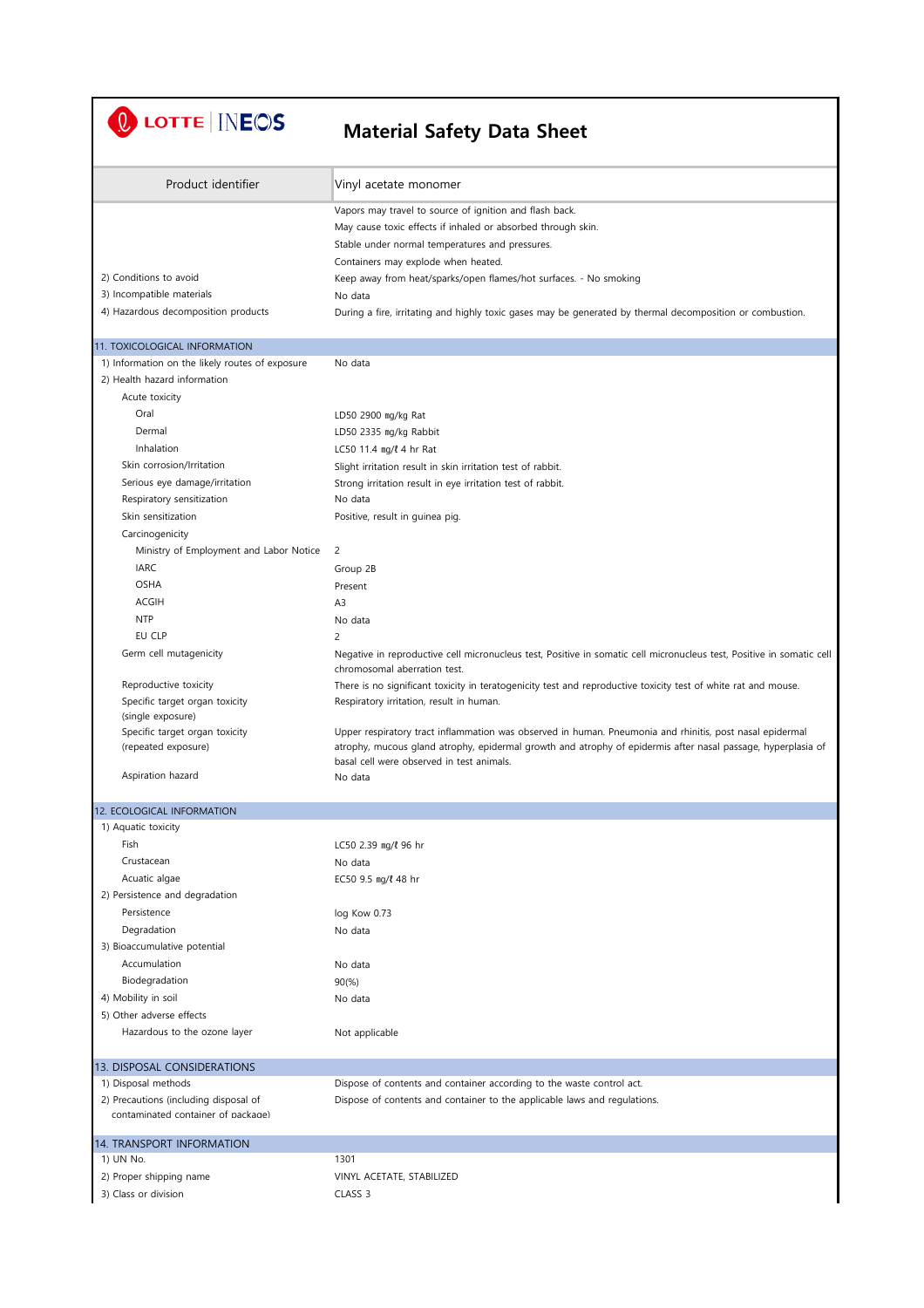# U LOTTE INEOS

| Product identifier                                                                                   | Vinyl acetate monomer                                                                   |
|------------------------------------------------------------------------------------------------------|-----------------------------------------------------------------------------------------|
| 4) Packing group                                                                                     | П                                                                                       |
| 5) Marine pollutant                                                                                  | No                                                                                      |
| 6) Special safety response for transportation or transportation measure<br>Emergency measure in fire | F-E                                                                                     |
| Emergency measure in spilled                                                                         | $S-D$                                                                                   |
| <b>15. REGULATORY INFORMATION</b>                                                                    |                                                                                         |
| 1) Occupational Safety and Health Act in Korea                                                       | Harmful Factors subject to Working Environment Measurement (measuring cycle : 6 months) |
|                                                                                                      | Harmful Materials subject to Management                                                 |
|                                                                                                      | Materials subject to Submission of Process Safety Reports (PSM)                         |
|                                                                                                      | Substance set the Standards of Exposure                                                 |
| 2) Chemical Control Act in Korea                                                                     | Not applicable                                                                          |
| 3) Safety Control of Dangerous Substances Act                                                        | 4th class First Petroleum liquids (Water Insoluble liquid) 2008                         |
| in Korea<br>4) Wastes Control Act in Korea                                                           | Designated waste                                                                        |
| 5) Other regulations in KOREA and Abroad                                                             |                                                                                         |
| Other regulation (Domestic)                                                                          |                                                                                         |
| Persistent Organic Pollutants (POPs) Control Not applicable                                          |                                                                                         |
| National regulations                                                                                 |                                                                                         |
| U.S.A. management information<br>(OSHA regulation)                                                   | Not applicable                                                                          |
| U.S.A. management information<br>(CERCLA regulation)                                                 | 2267.995 kg 5000 lb                                                                     |
| U.S.A. management information<br>(EPCRA 302 regulation)                                              | 453.599 kg 1000 lb                                                                      |
| U.S.A. management information<br>(EPCRA 304 regulation)                                              | 2267.995 kg 5000 lb                                                                     |
| U.S.A. management information<br>(EPCRA 313 regulation)                                              | Applicable                                                                              |
| U.S.A. management information<br>(Rotterdam Convention on Substances)                                | Not applicable                                                                          |
| U.S.A. management information<br>(Stockholm Convention on Substances)                                | Not applicable                                                                          |
| U.S.A. management information<br>(Mont- real Protocol on Substances)                                 | Not applicable                                                                          |
| EU Classification (CLASSIFICATION)                                                                   | F; R11 Carc.Cat.3; Xn; R20 Xi; R37                                                      |
| EU Classification (Risk Phrases)                                                                     | R11, R20, R37                                                                           |
| EU Classification (Safety Phrases)                                                                   | S2, S16, S23, S29, S33                                                                  |
| <b>16. OTHER INFORMATION</b>                                                                         |                                                                                         |
| 1) Reference                                                                                         | ICSC(Appearance)                                                                        |
|                                                                                                      | ICSC(Color)                                                                             |
|                                                                                                      | ICSC((5) Melting point/freezing point)                                                  |
|                                                                                                      | ICSC((6) Initial boiling point and boiling range)                                       |
|                                                                                                      | ICSC((7) Flash point)                                                                   |
|                                                                                                      | 2((8) Evaporation rate)                                                                 |
|                                                                                                      | ICSC((10) Upper/lower flammability or explosive limits)                                 |
|                                                                                                      | ICSC((11) Vapour pressure)                                                              |
|                                                                                                      | 1,2((12) Solubility(ies))                                                               |
|                                                                                                      | ICSC((13) Vapour density)                                                               |
|                                                                                                      | ICSC((14) Relative density)                                                             |
|                                                                                                      | ICSC((15) n-octanol/water partition coefficient)                                        |
|                                                                                                      | ICSC((16) Auto ignition temperature)                                                    |
|                                                                                                      | 2((18) Viscosity)                                                                       |
|                                                                                                      | 3(Oral)                                                                                 |
|                                                                                                      | 4(Dermal)                                                                               |
|                                                                                                      | $(12)$ (Fish)                                                                           |
|                                                                                                      | ICSC(Persistence)                                                                       |
| 2) Print date                                                                                        | (13)(Biodegradation)<br>2013. 3.19                                                      |
| 3) Revision date                                                                                     |                                                                                         |
| Number of revised                                                                                    | $\overline{7}$                                                                          |
|                                                                                                      |                                                                                         |